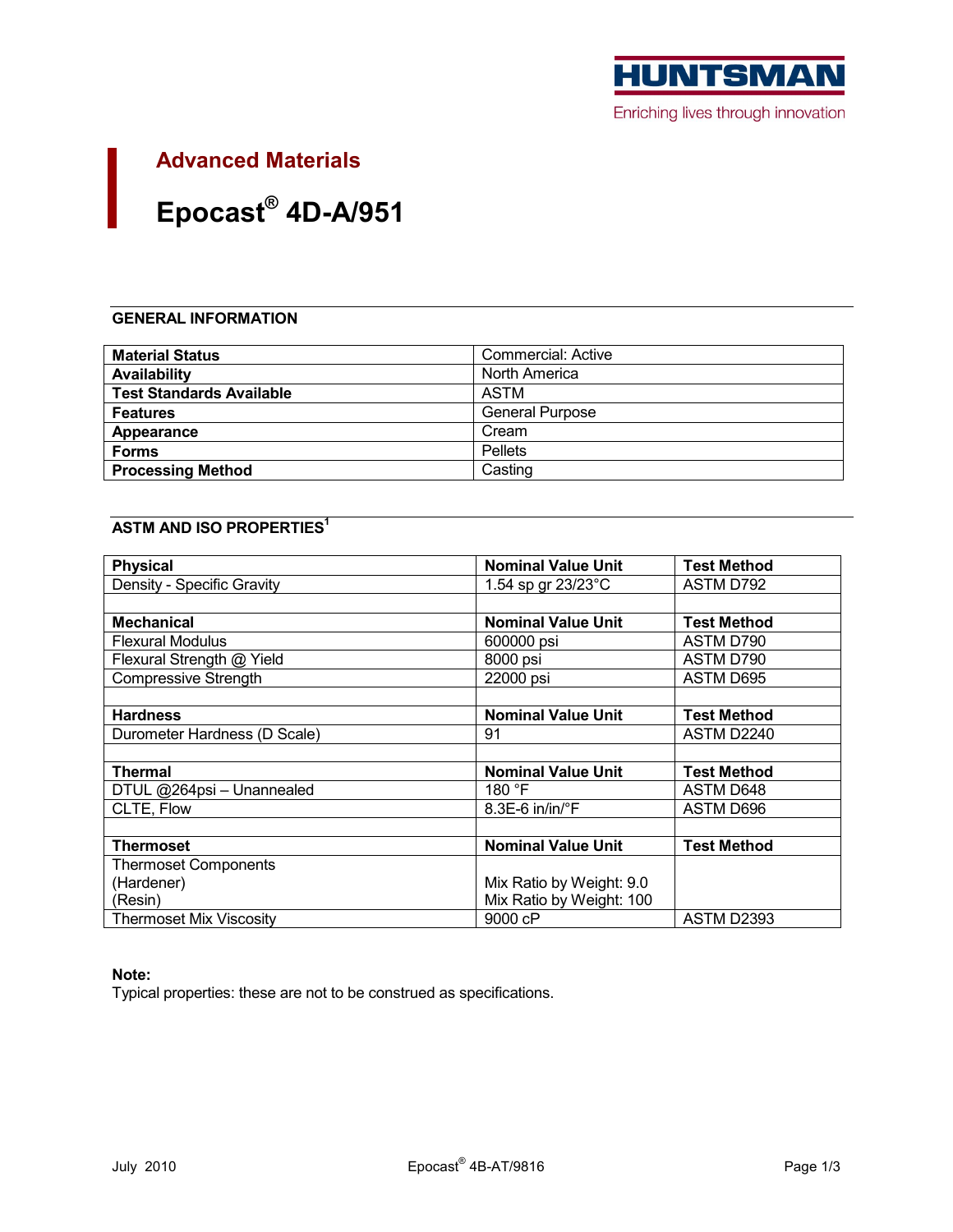

# **STORAGE:**

 $Epocast^{\circ}$  4D-A/951 should be stored in a dry place, in the sealed original container, at temperatures between +2°C and +40°C (+35.6°F and 104°F). The product should not be exposed to direct sunlight. Under these storage conditions, and when supplied under Huntsman standard certification, this product has a shelf life of 2 years (expiration date may differ based on customer specification).

### **PRECAUTIONARY STATEMENT:**

Huntsman Advanced Materials Americas LLC maintains up-to-date Material Safety Data Sheets (MSDS) on all of its products. These sheets contain pertinent information that you may need to protect your employees and customers against any known health or safety hazards associated with our products. Users should review the latest MSDS to determine possible health hazards and appropriate precautions to implement prior to using this material.

#### **First Aid!**

Refer to MSDS as mentioned above.

#### **KEEP OUT OF REACH OF CHILDREN**

FOR PROFESSIONAL AND INDUSTRIAL USE ONLY